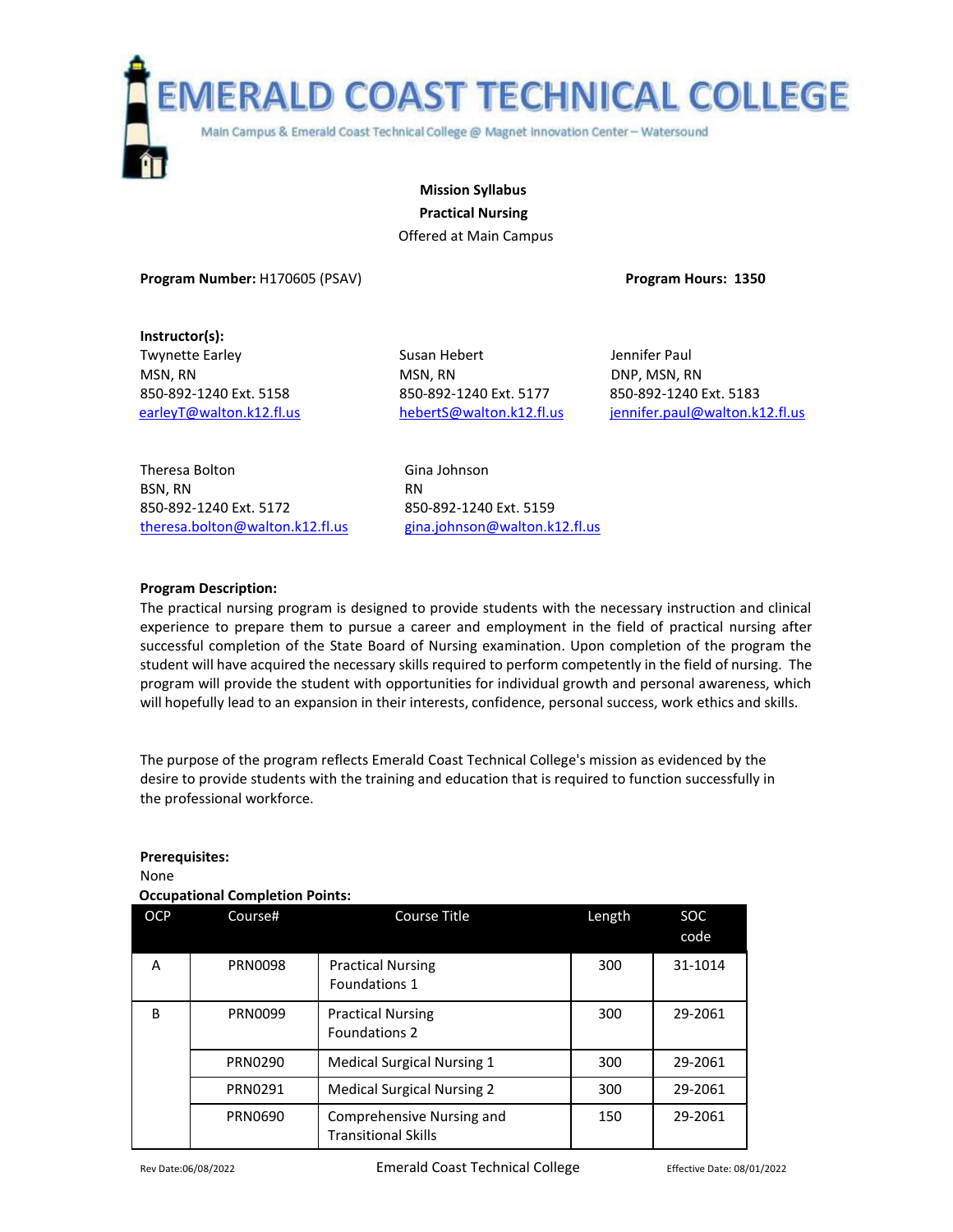#### **Program Objectives and Outcomes:**

- 1. DOE Health Science Core (Basic Healthcare Worker) Frameworks
- 2. DOE Articulated Nursing Assistant Frameworks
- 3. DOE Licensed Practical Nurse Frameworks which include:
- 4. Demonstrate knowledge of the healthcare delivery system and health occupations.
- 5. Recognize and practice safety, security, and emergency procedures.
- 6. Demonstrate knowledge of blood borne diseases, including HIV/AIDS.
- 7. Perform patient and personal care as it pertains to the practical nurse.
- 8. Provide patient-centered care for the geriatric population.
- 9. Assist with restorative (rehabilitative) activities.
- 10. Demonstrate organizational functions, following the patient plan of care.
- 11. Demonstrate computer literacy as related to nursing functions.
- 12. Use appropriate verbal and written communications in the performance of nursing functions.
- 13. Demonstrate legal and ethical responsibilities specific to the nursing profession.
- 14. Apply the principles of infection control, utilizing nursing principles.
- 15. Perform aseptic and sterile techniques.
- 16. Describe the structure and function of the human body in relation to health and disease.
- 17. Apply principles of nutrition as it relates to Practical Nursing Scope of Practice.
- 18. Describe human growth and development across the lifespan.
- 19. Demonstrate the performance of nursing procedures.
- 20. Demonstrate how to administer medication.
- 21. Demonstrate how to provide bio-psycho-social support.
- 22. Demonstrate healthy lifestyle responsibility specific to personal health maintenance.
- 23. Implement education and resources for family wellness.
- 24. Participate in Community Health Awareness Forums.
- 25. Demonstrate how to care for the surgical patient with a Cardiovascular, Respiratory, Lymphatic, Musculoskeletal, Endocrine, or Integumentary disease/disorder.
- 26. Demonstrate how to care for pre-operative and post-operative patients, utilizing nursing principles.
- 27. Demonstrate how to care for the surgical patient with a Gastrointestinal, Neurological, Urinary, Reproductive or Oncologic disease/disorder.
- 28. Demonstrate how to care for maternal/newborn patients, utilizing nursing principles.
- 29. Demonstrate knowledge of SIDS/ SUIDS as it relates to the practical nursing role.
- 30. Demonstrate how to care for pediatric patients, utilizing nursing principles.
- 31. Develop transitional skills.
- 32. Demonstrate employability skills specific to practical nursing.

## **Textbook:**

| <b>Textbook name</b>                                 | ISBN#         | <b>Edition</b> |
|------------------------------------------------------|---------------|----------------|
| Calculate with Confidence Drug Calculations          | 9780323396837 | 7th.           |
| Rosdahl Textbook of Basic Nursing textbook           | 9781975171339 | 12th           |
| Taber's Cyclopedic Medical Dictionary                | 9781719642859 | 24th           |
| <b>LPN Notes</b>                                     | 9780803657960 | 4th            |
| Laboratory & Diagnostic Tests w/Nsg Implications     | 9780134704463 | 10th           |
| Human Body in Health & Disease                       | 9780323402118 | 7th            |
| Nursing Care Plans: Nursing Diagnosis & Intervention | 9780323428187 | 9th            |
| <b>Understanding Med/Surg Nursing</b>                | 9780803694613 | 6th            |
| <b>Fundamentals of Mental Health Nursing</b>         | 9780803669130 | 5th            |
| Davis's Drug Guide for Nurses                        | 9781719640053 | 17th           |
| <b>Online Resources:</b>                             |               |                |

Assessment Technologies Institute (ATI)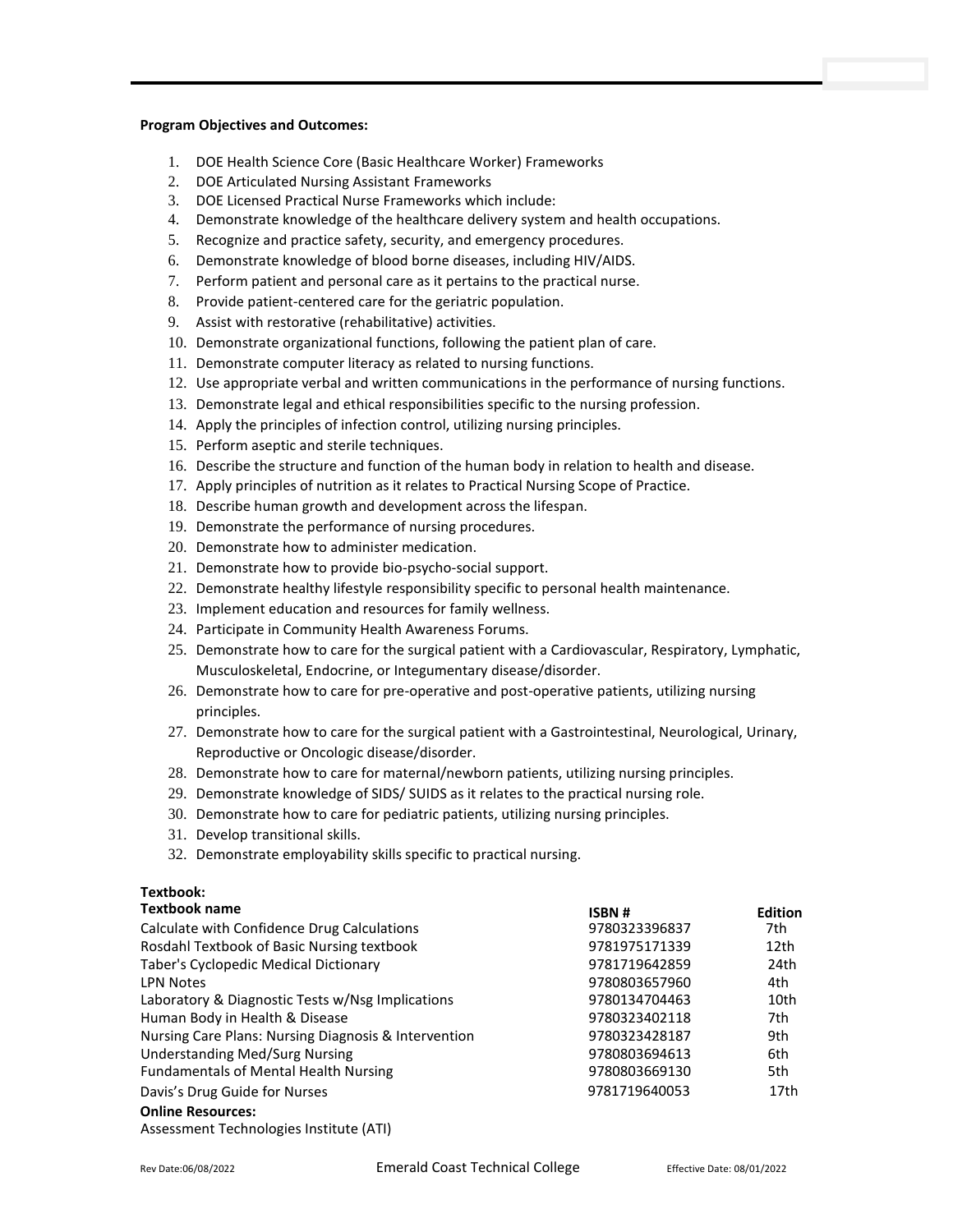#### **Program Syllabus**

#### Entrance and Health Requirements: *Fees required will be paid by the student*.

Accepted students are required to complete a fingerprint/background screening through the Walton County School District and have a negative drug screen prior to attendance on school campus or clinical facilities.

The student must provide proof of two Measles, Mumps, Rubella (MMR) vaccines, Varicella vaccine, Hepatitis B vaccine (series of 3), Flu vaccine, and a negative Tuberculin (TB) skin test that has been completed within the last 30 days. If the student has a history of a positive TB test, they will need to provide proof of a negative chest x ray within the last 90 days from their physician. If a student chooses not to have the Hepatitis B vaccine a declination statement will need to be signed by the student.

A negative urine drug screen will be required after the summer break in July for nursing students who are returning for the new school year which generally begins in August.

Each student is responsible for his/her own health and any problems related to his/her health. A student cannot attend class or clinical if they have a medical condition that would interfere with providing safe nursing care to assigned patients or would cause exposure to others. Admission to the clinical facility is at the discretion of the instructor in cooperation with the nurse manger or educational coordinator of the facility.

- A physical examination is required to enter the program. If a student is diagnosed with or has a reoccurrence of a mental or physical condition while in the program that may place the safety of patients, self, or others in jeopardy, he/she must report this condition to the program director immediately. A statement from the attending health care provider must be provided by the student to the program director attesting to the student's ability to continue in the program. A further referral to the Florida Board of Nursing's Intervention Project for Nurses may be necessary.
- A follow-up evaluation of major injuries, illnesses, or conditions will also be required upon entry and after any change in physical/mental status. The student will be required to have physician clearance to return and provide a return to school slip from the physician or healthcare provider managing this condition.
- A student may not participate in a clinical setting if he/she has any health restrictions that would require a reduced patient load or that would place the safety of the patient or student in jeopardy, such as reduction in ability to lift.
- A student may not participate in a clinical rotation if they are denied admittance to a facility based on a previous criminal history. This will result in dismissal.
- Students may not take any medication that is prescribed or not prescribed, before or during clinical, that may alter his/her thinking and functioning ability and places the safety of patients, self, or others in jeopardy. The student should discuss these medications with their health care provider and with the instructor prior to clinical. Students are not allowed to bring over the counter medications (OTC) with them to a clinical setting. The student should notify the instructor of any OTC medications taken.
- The student is required to report any exposure to a communicable disease (home, community, and health care facility) to the nursing director immediately. A student with an infectious illness should also report this immediately to the nursing director and instructor.
- A student who is pregnant must immediately report this information to her instructor. A statement from the attending physician or prenatal clinic attesting to the safety of the student's continuing in the program including activity restriction/s will be required. The student will be required to submit a note from the physician stating she may continue in the nursing program at each monthly check up. All efforts will be made to offer the student a safe environment.

 The student also must accept the responsibility for her own well-being in avoiding unsafe situations.

• The student must sign a release of responsibility (declination) form if they choose not to be immunized with the Hepatitis B Vaccine.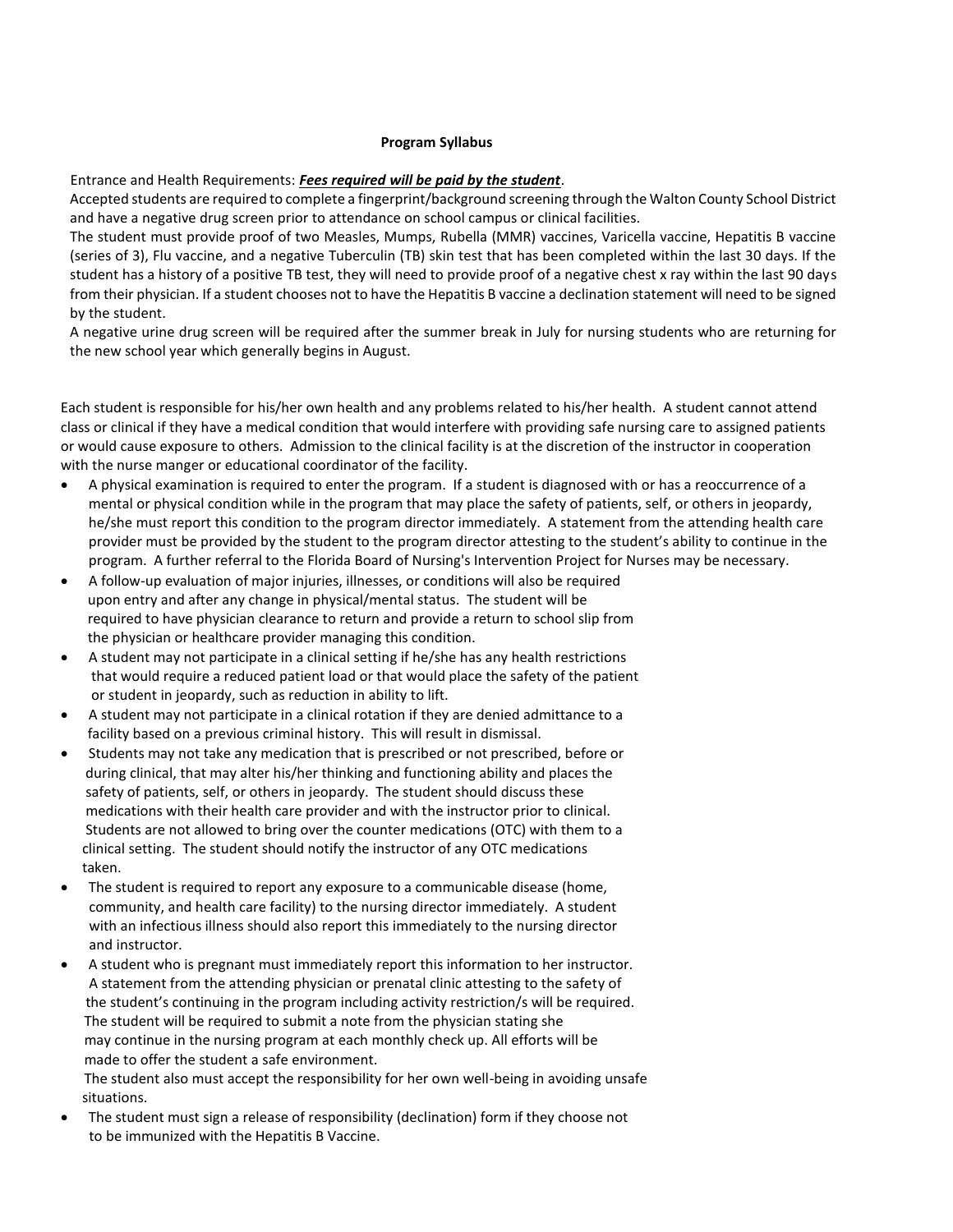- An accident report will be completed for any accident/injury occurring to a student while on campus or in the clinical facility. The student is responsible for reporting the accident to their assigned instructor as soon as possible. The student may also be required to undergo a substance abuse test for the presence of alcohol, drugs, or other controlled substances following an injury occurring at the clinical facility.
- Students may have to undergo a substance abuse test when a medication or handling discrepancy occurs or when medication may have been stolen or improperly used at the hospital involving students or others working in the area to which students have been assigned. Students may also undergo a substance abuse test at random intervals: when students appear to be unfit for duty as a result of the use of drugs, alcohol, or other controlled substances; or when there is reasonable cause or suspicion to believe that students are under the influence.
- The student is responsible for the cost of any medical evaluation or treatment received during clinical rotations at any health care facility or agency.
- The student is responsible for demonstrating good health habits as a role model for patients.
- Standard precautions are mandatory and are to be practiced by all students in laboratory and clinical settings.
- The student is required to notify the nursing Director of any changes that occur in their health status or if the student begins taking any additional medications that are not listed on the physical examination form that is turned in at the beginning of the program.

# **Tools/Supplies/Materials:**

Students will need basic classroom supplies (pen, pencil, paper, and notebook). These supplies are to be brought to class daily. Safety equipment, specific to the nursing occupation, is provided, e.g., personal protective equipment. Each student purchases a nurse kit for use in the Skills Lab that includes safety goggles. In addition, students are required to purchase a stethoscope, wristwatch with second hand or digital seconds, pocket sized note pad, bandage scissors, and penlight for clinical experiences.

#### **Grading Scale:**

**NUMERICAL EQUIVALENT OF GRADES:**  $100-94 = A$  $93-85 = B$  84-77= C *Below 77% is failing*

**Clinical:** Pass = P (77% or greater) *Fail = F (below 77%)*

## **Evaluation/Assessment: EXAMINATIONS:**

The program examinations consist of written knowledge examinations and performance evaluations. A knowledge examination is given upon completion of each major topic assignment. *An overall Block 1 course average of 77% is required to successfully pass and proceed to the next block. Thereafter, each individual sub-course must be passed with a minimum average of 77% to proceed to the next sub-course.* Students are eligible and encouraged to take the NCLEX-PN exam upon completion of the program.

# **Satisfactory Progress:**

After the Block 1, students must maintain an average of 77% on the lesson exams in each sub-course to be eligible to take the final exam. After the final exam is completed a 77% overall average is required to pass the block course and progress in the program. When a student is absent from class, the student must make up all tests or class work missed on the *first day* they return to class or a grade of zero will be awarded. Students will be provided with detailed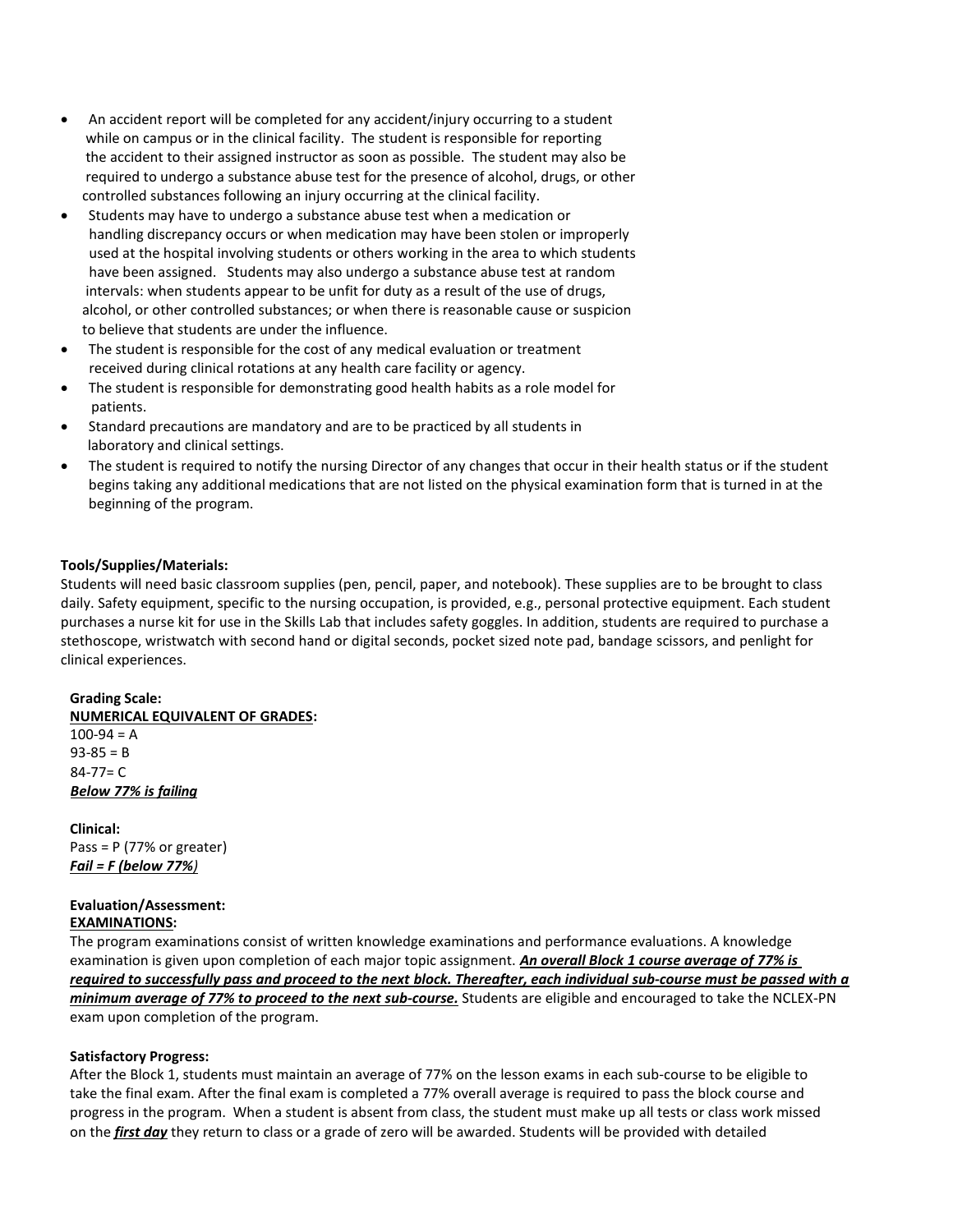assignment sheets and a specific syllabus for each course of study. Complete mastery of an area must be achieved before proceeding further. A student is not allowed to progress in the program if they have not passed each sub-course within a block course at the time it is offered. Students are responsible for maintaining a sufficient rate of progress throughout the course.

# **Block Course – PRN0098 – Practical Nursing Foundations 1**

Sub – Courses: Health Care Basics, Nursing Fundamentals A, Nutrition, Geriatrics, Structure & Function

# **Block Course – PRN0099 – Practical Nursing Foundations 2**

Sub – Courses: Growth & Development, Mental Health Concepts, Community Health & Family Wellness, Nursing Fundamentals B, Pharmacology

# **Block Course – PRN0290 – Medical Surgical Nursing 1**

Sub- Courses: Cardiovascular System, Respiratory System, Musculoskeletal System, Endocrine System, Integumentary System, Sensory System, Lymph Immune System, Pre-op/Post -op & Fluid & Electrolytes

# **Block Course – PRN0291- Medical Surgical Nursing 2**

Sub- Courses: Gastrointestinal System, Neurological System, Urinary System, Reproductive System, Oncology/HIV/AIDS **Block Course – PRN0690 – Comprehensive Nursing & Transitional Skills**

Sub – Courses: Maternal Newborn, Pediatrics, Leadership, Transitional/Employability Skills

# **\*\*Assessment Technologies Institute (ATI)**

The Practical Nursing program participates in an online learning system through ATI as an adjunct to the nursing curriculum. As part of the student's progression towards graduation and a successful NCLEX exam the students will be required to complete the ATI Virtual review, which will begin five weeks prior to graduation. In order to be considered for pinning or graduation the student must complete the ATI Virtual Review through the 75% mark which includes Fundamentals, Pharmacology, Medical Surgical, Maternal Newborn, Nursing Care of Children, and Mental Health. Once the student has completed Mental Health (75% mark) and the instructor receives official notification from ATI (weekly progress reports are received on Thursdays each week) the student will become eligible for pinning and graduation.

To be eligible to sit for the NCLEX PN exam the student must achieve the Greenlight status from ATI (before or after pinning/graduation). When the Greenlight, status is achieved by the student and notification is received from ATI, the student's information will be sent to the Board of Nursing. If the student is unsuccessful in achieving the Greenlight status after their third comprehensive predictor assessment attempt and are awarded the 100% completion mark from ATI, the student will become eligible to sit for the NCLEX-PN exam at that time. If the student must renew the Virtual Review after pinning/graduation it will be at the student's expense. The current fee is \$100 which will be paid to ATI.

# **Instructional Delivery Methods:**

Lecture, power points, audiovisual, team projects, skills demonstration with return demonstration.

# **Conferences and Assistance:**

Conferences with instructors may be scheduled after class. At no time are students allowed in the Instructor's Office without the presence of their assigned instructor.

If at any time there is a problem with a student, the instructor will first verbally counsel the student, aside from other students. If the problem does not cease or another occurs, then the student and instructor will have a written counseling session with the instructor and Director present. If the instructor is the Director, he/she will have another witness present during the counseling session. The witness may be another teacher in the nursing department, and/or, e.g., the director or guidance counselor of ECTC. The written counseling session will be included in the student's record. If excessive counseling sessions occur (e.g., two verbal or 2 written sessions), then the student will be placed on a probation. If the student requires one more counseling session after being placed on probation, the student can be dismissed from the program at the Director's discretion. A student can be counseled or placed on probation for any act in which the instructor or Director believes to be a violation of the rules and regulations of the program or WCSD or constitutes a violation of the patient's safety. These include an unsafe act of a student that places the patient or student at risk for injury; insubordination; or any other act which is deemed by the instructor or Director to be a problem issue which needs to be addressed. If a major infraction occurs, the student may be dismissed without three written counseling notices or probation.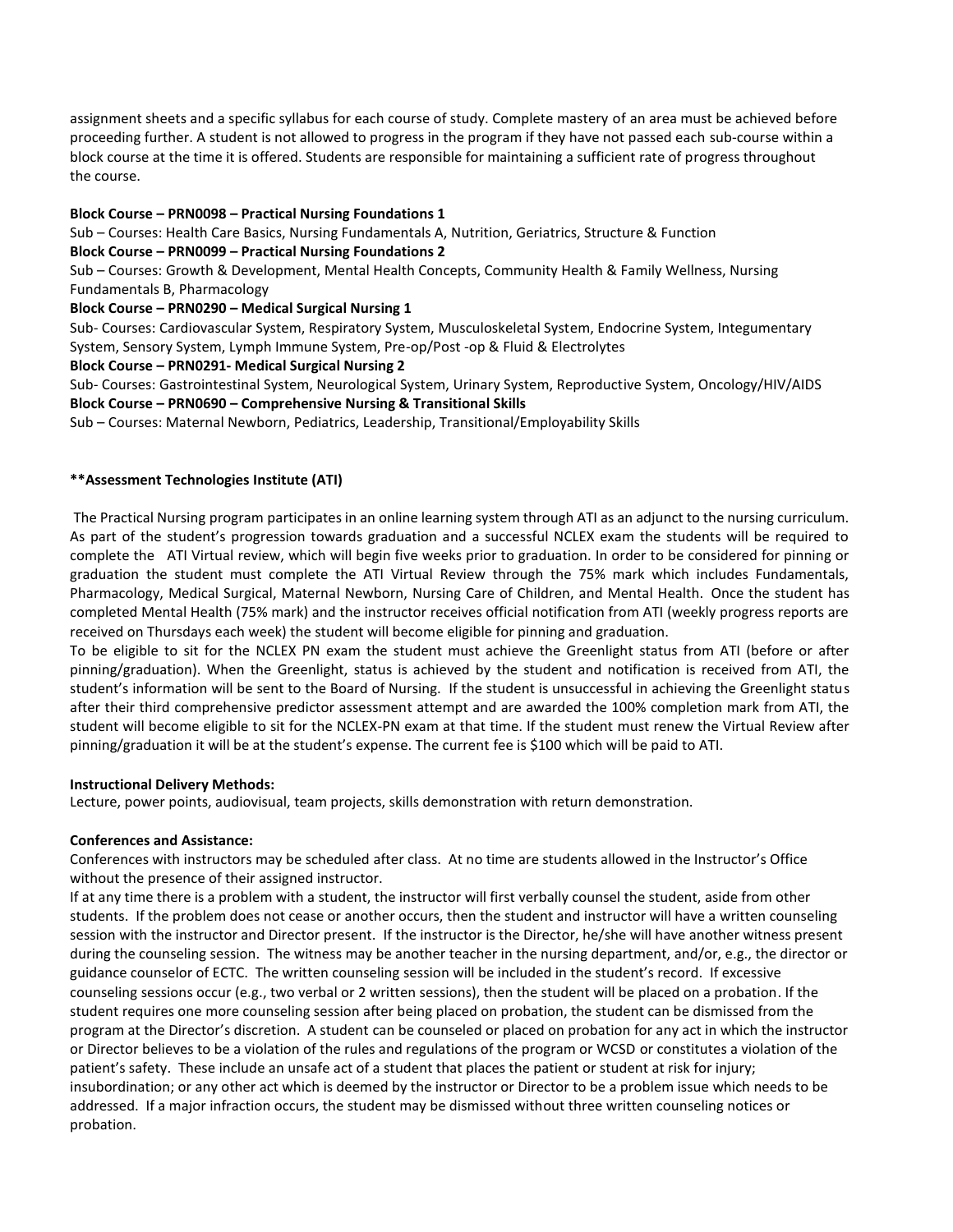Students who are having difficulty completing a lab assignment are encouraged to seek help from an instructor as soon as possible. The student is responsible for scheduling additional practice time as needed. These practice times are not to be scheduled during regularly scheduled lab hours.

## **Classroom:**

761 N. 20<sup>th</sup> Street DeFuniak Springs, Florida 32433 Building 400 Room 101, 106, and 108

## **Office Location:**

761 N. 20<sup>th</sup> Street DeFuniak Springs, Florida 32433 Building 400 Room 114

## **Office Hours:**

Regular office hours for the instructors are Mon. – Thur., Day: 8:00 a.m. -5:00 p.m. and Mon. – Thur. Eve: 1:00 p.m. – 9:00 p.m., or as scheduled by appointment.

## **Attendance:**

The instructors will arrange individual class, lab, and clinical hours. Students are required to be present and on time for class, lab practice, and clinical in order to receive the necessary instruction and clinical experience. The student is responsible for all material covered in class. Any material missed, due to an absence, must be made up by the student. The student isresponsible for completing this make up work that is assigned by the instructor within two weeks of the time missed.

The day student is allowed forty-eight (48) hours and evening student sixty (60) hours of excused absences during the entire program. However, the student cannot be absent for an entire course of study or clinical. The student may not miss over 48/60 hours during the entire program**. Absences of over 48 hours for day students and over 60 hours for evening student will be grounds for dismissal from the program.**

If a student expects to be late to class or absent the instructor must be notified. The student must also notify the instructor in advance if they will be absent from clinical.

All hours missed whether theory or clinical must be made up within two weeks. Students are required to make-up each hour missed in the classroom after class hours or on Friday. Students will be provided make-up work as assigned by the instructor.

# *If you are absent for five consecutive days, you will be withdrawn after the fifth day as per school board policy.*

# **Meeting Times:**

Day Class theory: Mon – Thur, 8:00 am – 4:00 pm Day Class clinical –Varies – 7:00 am – 3:30 pm Evening Class theory: Mon–Thur, 4:00  $pm - 9:00$  pm, Evening Class clinical – Varies  $-4:00$  pm –  $9:00$  pm

#### **Lab Equipment:**

You will be assigned specific equipment for your labs. The equipment you will use is reliable. However, with abuse or misuse, it will malfunction and become inoperable. Be careful and have the instructor demonstrate the use of the equipment before using it for the first time. Read all instructions carefully and ask questions prior to use. Keep your work area and lab areas clean and orderly while performing assignments. Return all software, equipment, and lab components to the proper storage area before departing at the end of the period. The classroom lab will be cleaned and secured at the end of each project or period whichever comes first.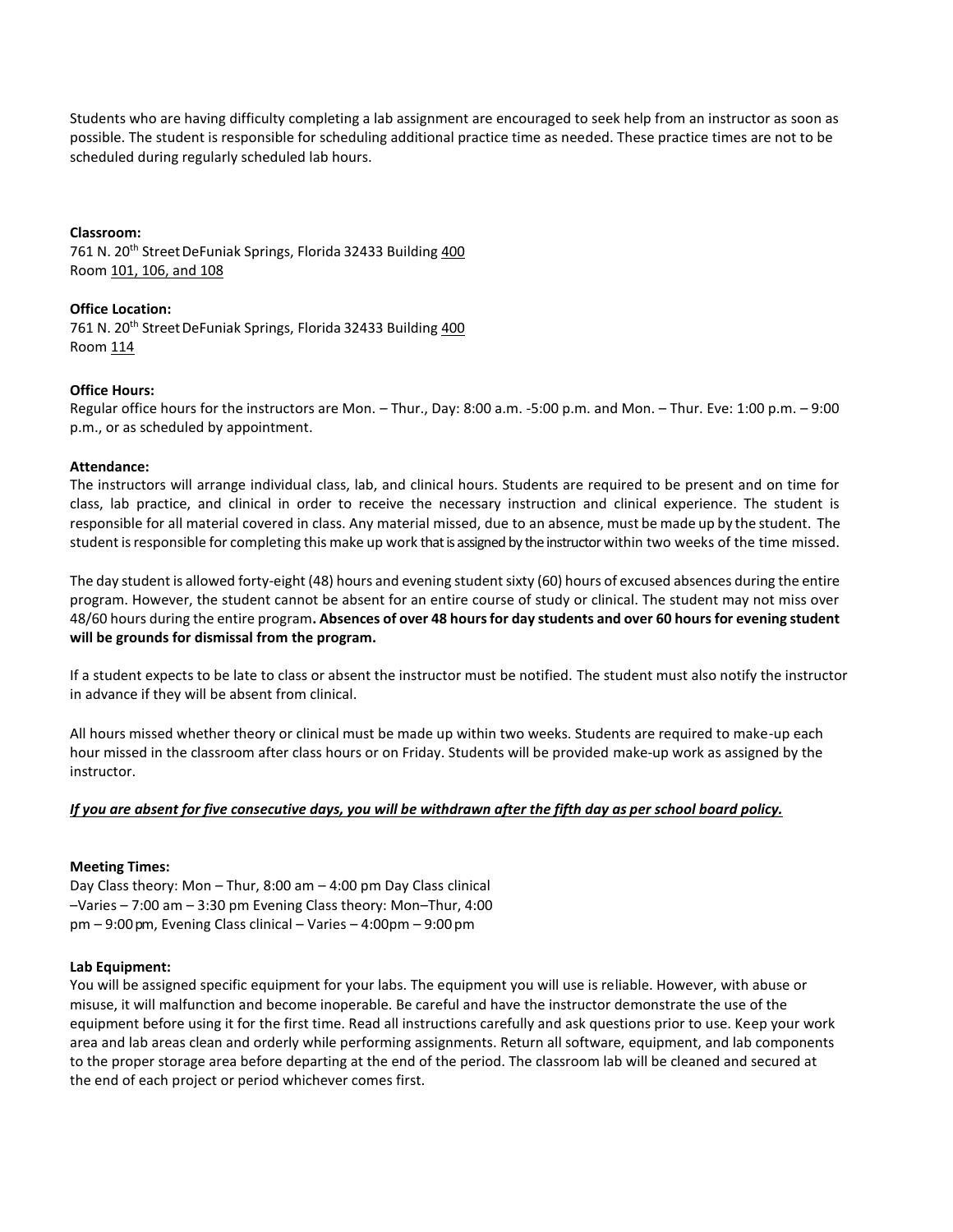#### **Lab Practice and Clinical**

Following the demonstration and practice of the assigned skills, the student must demonstrate the knowledge of assigned skills using mannequins. Students must demonstrate the individual skills satisfactorily in order to pass the laboratory skills component. Students requiring additional practice to return the demonstration correctly will be asked to do so during their personal time.

Students will not be allowed to perform individual skills independently in the clinical setting until an instructor has checked them off in the simulation lab. In addition, as worded in facility contracts, "a student cannot provide any treatment to a patient without the instructor being present with the student." Any student who fails to follow this rule will be failed for the clinical day. *If a student receives three clinical failures, they will be dismissed from the nursing program*. Failures include no call, no shows, violation of clinical rules, or practicing out of their scope of student nursing which places the patient at risk.

## **Clinical:**

Clinical experiences will be obtained from area hospitals, nursing homes, and other community facilities. Some clinical assignments will require students to travel out of town in order to provide the clinical experience that will be needed

The student must notify the instructor in advance if the student will be absent from clinical. Students must notify the instructor if they will be tardy to a clinical assignment. No student will be allowed in clinical later that one hour after clinical is scheduled to begin. A student who does not show or does not call in for a clinical assignment will be failed for the day. If a student has 2 or more no call/no show clinical days, it could result in dismissal from the program due to unprofessional conduct and will be determined by the Director of ECTC or the Nursing Director.

The uniform is to be worn with pride and dignity. All regulations are based on safety, asepsis, professional appearance, and behavior.

- The student will be neat, clean, and well-groomed always. Adequate mouth care, use of deodorant, and clean clothes and shoes should always be addressed.
- All uniforms will be purchased from the contracted uniform apparel company. The student must follow the agreed upon styles and purchase pre-approved, customized items (patches, name pins). All uniforms will be white. Uniform tops will have burgundy trim on the sleeve. Female students are to purchase two white women's zip tops, two white unisex pants as well as one whitelab coat. All uniform tops must be long enough to cover the entire buttocks. Male students are to purchase two men's zip tops, two white unisex pants as well as a lab coat.
- Scrubs (burgundy, two tops and two pants) will be required in the skills lab setting and will be ordered through the school approved vendor at the student's expense. These scrubs will also be worn at appropriate clinical times such as school screenings etc.
- All uniforms should be ironed and appear neat. The Instructor may send noncompliant students' home.
- The male student is required to wear a white T-shirt under their uniform shirt. Mustaches orbeards must be kept neatly trimmed. Sideburns can be no longer than earlobe length.
- For the female student, if a dress is worn, then a full slip should be worn along with white hose. The dress uniform of the female student should fall below the knee. If pants are worn, all white crew length socks or white hose must be worn. The length of the slack should fall at or just below the ankle or lie at least one inch above the floor. White underwear should always be worn under a white uniform. No colored underwear is allowed.
- Shoes must be all white leather. No open toed shoes, clogs, sling backs, or any form of shoewhich exposes the foot may be worn. Socks must be all white and cover the ankle.
- All students are to wear the personal school issued nametag on the left side of the uniform. If a student arrives at clinical and does not have the required name tag, they will be sent home and receive a fail for the day. The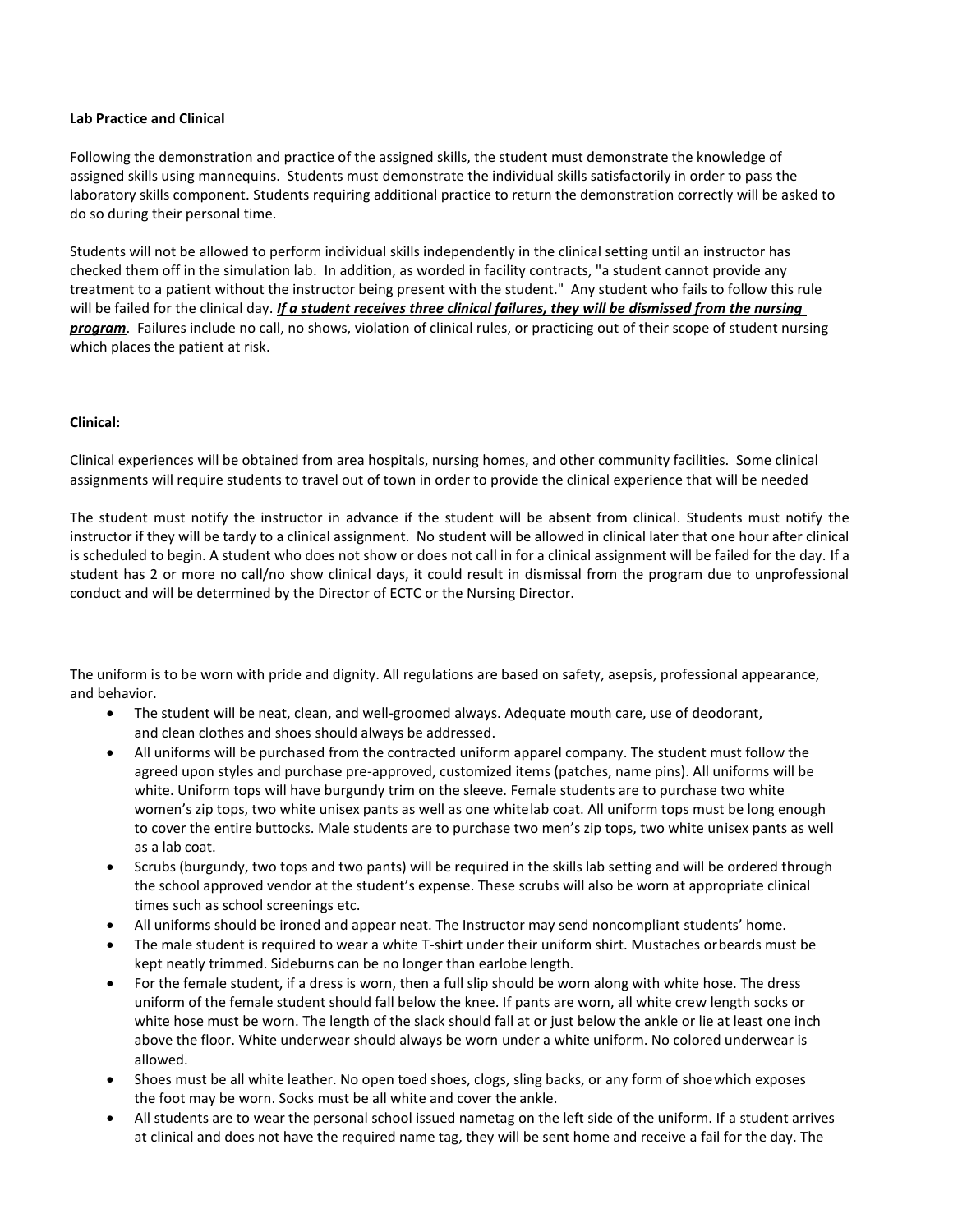school issued name tag will be worn as is issued with no holders or badge reels. When the lab coat is worn, the student's nametag must be visible on the outside of the coat on the left side. The school patch is worn approximately two inches from the shoulder seam on the left sleeve of the uniform.

- Make up should be conservative. Cosmetics are used conservatively. Strive for the "natural look". This means minimal eye makeup. No fragrances are to be worn, to include, perfume, cologne, after- shave, fragrant lotions, or bath gel, etc. (Patients and hospital staff may have allergies)
- Hair should be kept up off the collar and away from the eyes and face in a conservative style. Hair color should be of a natural color for the student with no vibrant coloring or highlighting - if you are unsure ask the Program Director before coloring. Hair should be confined without adornment in a manner that reflects a professional image and does not interfere with patient care. Hair should not touch the collar or shoulder area or fall forward onto the face when bending over. No hair ornaments or bows. The clinical instructor may use discretion to determine if the hair arrangement/confinement is appropriate for the clinical setting. Headbands must be no wider than  $\frac{1}{2}$  inch and all white.
- A plain wedding band with no stones is the only jewelry that may be worn. No other jewelry maybe worn with the uniform. No pierced jewelry may be worn. This includes earrings, nose piercings, cheek piercings, lip piercings, or tongue rings which are not allowed. Fingernails should be clean, short, and well-manicured. Artificial nails and nail polish are not allowed in the clinical setting.
- Gum may not be chewed in the clinical setting.
- Uniforms are not to be worn while shopping, visiting, or any other leisure activity.
- The following is required at each clinical: a black pen, wrist watch with second hand (watch should be white, black, silver, or yellow with no stones on the dial or band) or digital seconds (Smart Watches of any kind are NOT allowed at clinical), pocket size note pad, bandage scissors, stethoscope, penlight, and name tag. A student will not be allowed to participate in clinical activities if he/she comes without his/her nametag. Time missed due to inappropriate dress code will be subtracted from the allotted forty-eight (48) hours for day student and (60) hours for evening students and will have to be made up by the student on campus.
- The student must maintain a professional attitude. Dignity, poise, calmness, and consideration, and professionalism is expected.
- The student must ensure the patient's privacy by proper management of the chart and clinical folder and using all measures to maintain confidentiality. Health Insurance Portability and Accountability Act (HIPAA) standards and safeguards will always be followed. Students must keep confidential all information which relates to or identifies a particular patient, including, but not limited to name, address, medical treatment or condition, financial status, or any other personal information which is deemed to be confidential in accordance with state and federal laws and standards of professional ethics. All school documentation should be turned in to the instructor at the end of the clinical shift. Any notes taken by the student on their personal paper needs to be placed into a shred container before leaving the clinical site or given to the nursing instructor if a shred container is not available. A student found in violation of HIPAA rules will be counseled by the nursing director and at their discretion the student can be dismissed from the nursing program.
- Students may not answer the telephone in the nursing unit unless given permission by the instructor. Clinical facility reference books are not to be removed from the nurses' units or agency libraries.
- Students may not receive personal calls nor have visitors at the hospital during clinical hours.
- Visible tattoos must be completely covered or concealed during all clinical hours including clinical simulation and skills labs.

# **Student Clinical Assignments:**

Students may be assigned to any clinical agency used by the nursing program for clinical experience. Preparation by the student for clinical experiences is essential. The instructor is obligated to protect patient safety, which includes sending unprepared students' home. Being more than one hour late to clinical is considered a sign of unpreparedness and unprofessional conduct and will result in the student being sent home and receiving a fail for the day. Hours missed will be deducted and will have to be made up on school campus.

Students are to report to the designated meeting place upon arrival to the clinical facility or agency to await further instructions from the instructor. Students may not go to the patient care area without the instructor.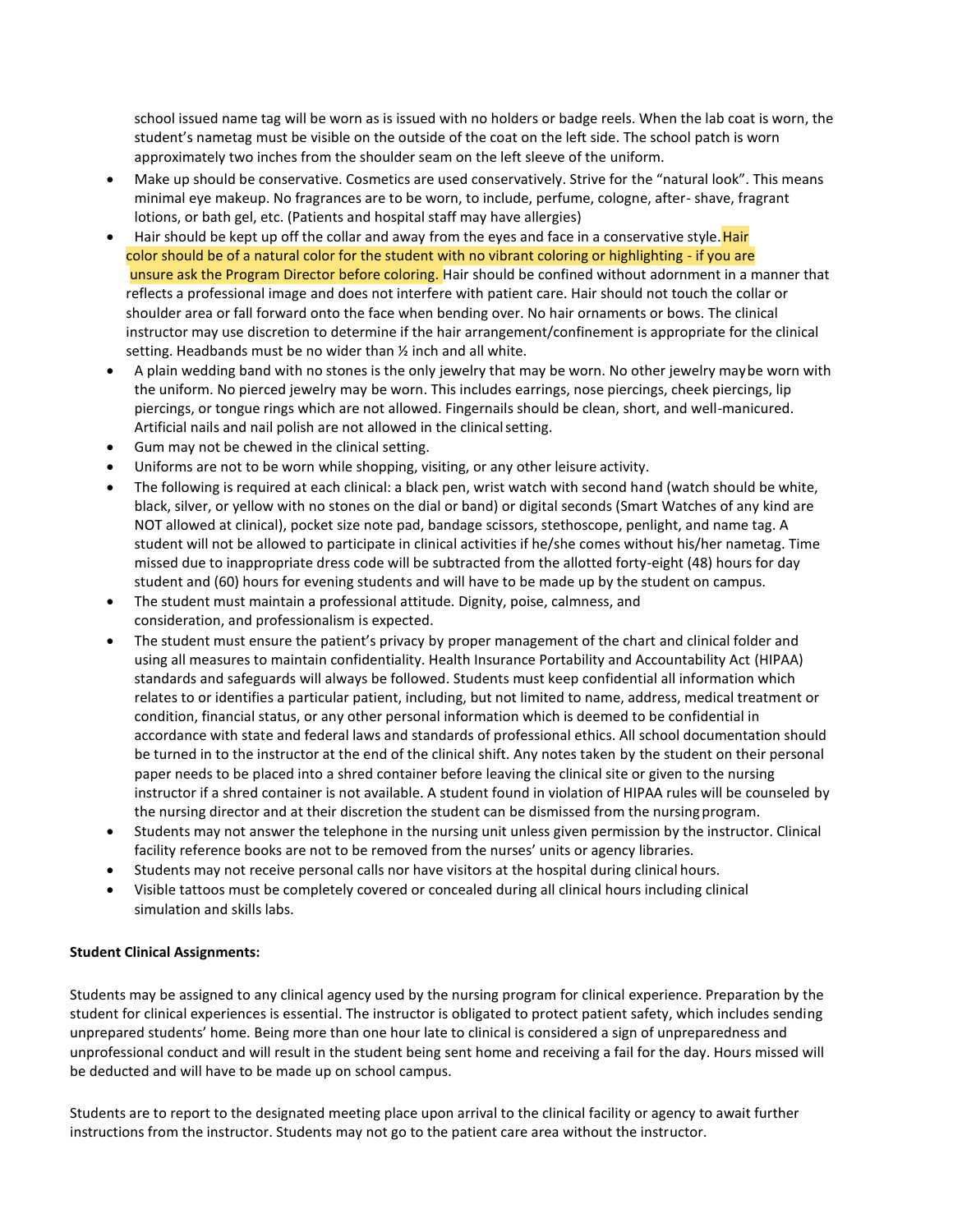Student assignments will only be made by the instructor. Additional assignments may only be made by the instructor. An assignment sheet will be available for students in the pre-conference room or nursing unit. Students are not to provide direct patient care to patients who have not been assigned to them unless permission is granted by the instructor. A report on assigned patients should be received prior to providing direct care from the nursing instructor.

The instructor is present to assist in any care and observe skills as needed. A student cannot provide any invasive or complex treatments (dressing changes, etc.) to a patient without the instructor being present with the student. Students should always be accompanied by an instructor when performing an invasive procedure even after successfully completing the procedure for the first time in the clinical setting.

The exception to this rule is with fingerstick blood glucose (FSBG) monitoring. Once the student has been successfully checked off on correctly performing the fingerstick glucose test in each clinical setting (if different equipment), then that student may perform this procedure without the instructor present and only when they have a fellow ECTC nursing student with them when performing this glucose test.

Students that are assigned to provide bathing of a patient must always have another ECTC nursing student present with them. This is a safety rule that protects the patient and student. Failure to comply with this rule could result in verbal counseling, written counseling, probation, or dismissal.

Any problems during the clinical observation or clinical assignments should be addressed with the instructor immediately. The instructor will follow up through the proper channels. This is neither the student's role nor responsibility. Students failing to follow this chain of command will be counseled and final action may include dismissal.

If there are any changes in status or lab values, or significant (abnormal) vital signs are observed during patient care, then the student is to immediately notify the assigned nurse and instructor.

Students are required to complete their assignments prior to leaving their units for the day. They are also required to be at a safe stopping point to participate in breaks or lunch. The students are required to report to their assigned patient's staff nurse and instructor before leaving the floor for breaks, meals, or at the end of the shift. The instructor, and in some cases the charge nurse, should know where the students are always. At the end of the shift the student is to give a brief summary of the events to the staff nurse who is assigned that patient. This report should be given to the instructor prior to the staff nurse.

In post conference a short summary of events will be discussed, and time will be allotted for any questions by the students. Additional educational activities or learning opportunities will be provided or discussed as the instructor deems necessary.

Students are not allowed to witness any documents in the clinical facility.

# *\*Any violation of Patient Safety Standards may result in immediate dismissal from the ECTC Practical Nursing Program.*

# **Safety:**

- Safety is priority one. Make learning safe, fun, and enjoyable!
- The program follows the CDC guidelines.
- Touch free temperature and hand sanitizing stations have been installed.
- Report any unsafe conditions to the instructor immediately. Any abnormal findings in clinical require a nursing student action. Notify the instructor and the patient's nurse immediately.
- All equipment and manuals have a place, return them to the proper location.
- Everyone must complete the safety lectures/labs prior to clinical assignments.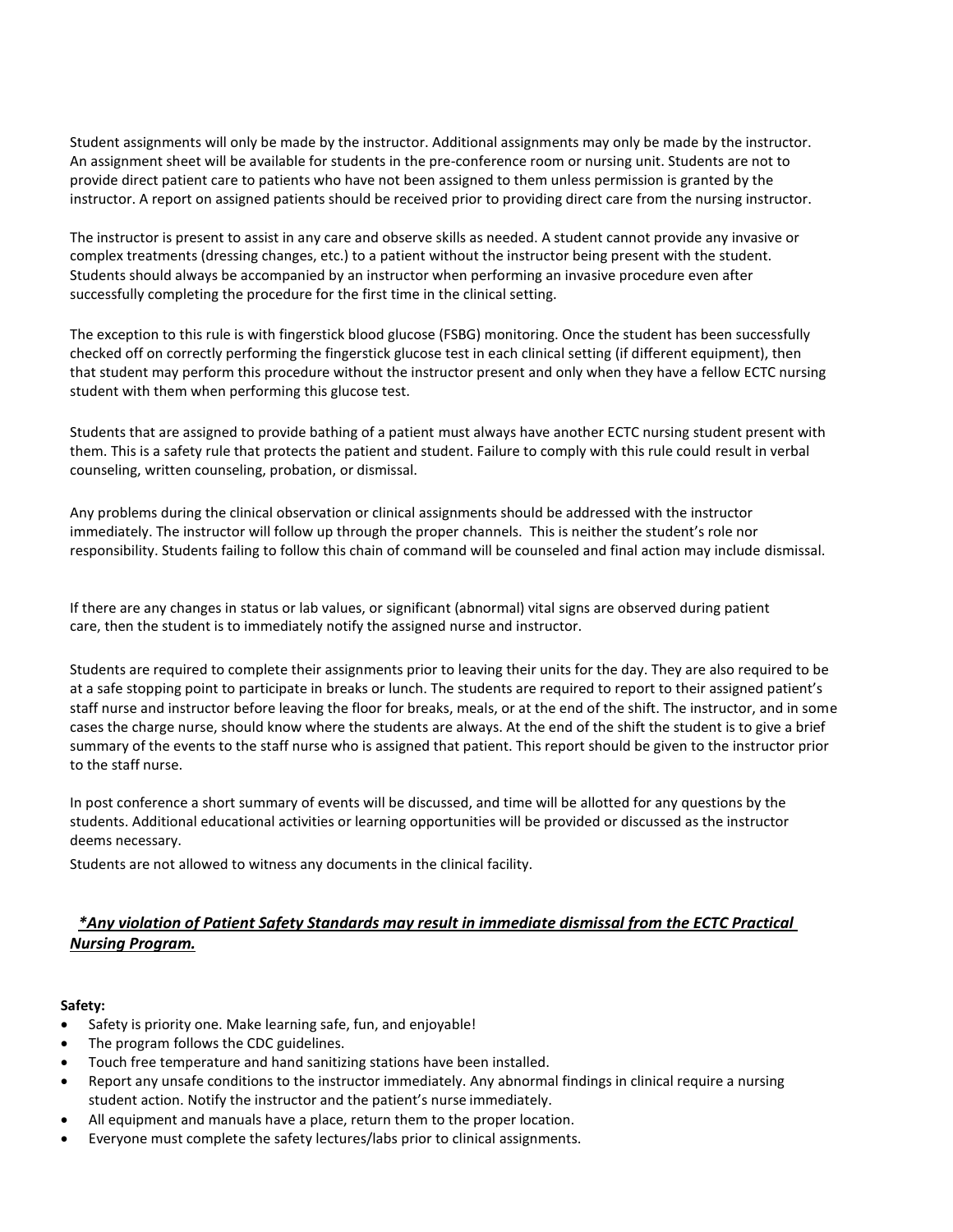- Hand washing is the single most effective method to prevent the spread of infection and must be practiced regularly by students as instructed in theory.
- All students must adhere to Standard Precautions while in the Lab and during Clinical assignments. The student is to apply the necessary personal protective equipment (PPE) such as gloves, masks, eye protection, and/or gowns when performing or practicing assignments depending upon the task and degree of exposure anticipated. The student is to dispose of all contaminated PPE as instructed in theory or according to agency/facility policy in clinical.
- Contaminated needles or sharps shall be placed into a sharp's receptacle immediately after use. Contaminated needles shall not be recapped or removed. Recapping or needle removal must be accomplished using a mechanical device or a one-handed technique.
- Students are at an increased risk for exposure to diseases and environmental stressors while in theLab or on Clinical assignments. The student must assume responsibility for all personal health care costs that may occur. The student agrees to provide documentation to the nursing department for their personal file that such medical follow-up has occurred. Students are encouraged to have health insurance for the course of the program to cover expenses for follow-up of untoward events.
- If you are not comfortable or confident with any lab or project, stop and notify instructor.

# **Wireless Communication devices and telephone calls**

Per the WCSD Handbook, personal telephones or other electronic wireless communication devices may not be used during the normal instructional school hours. However, the adult student may use the devices during breaks and lunch break ONLY

The student should have the wireless communication device including smart watches turned off during times of testing and other student evaluations.

Fire drills, assemblies, or other school evacuations are considered cell phone blackouts. During such contingencies, there will be absolute ZERO TOLERANCE on cell phone use.

No personal calls are to be made or accepted during class or clinical hours. Phone calls that need to be made during class time may be done at allotted break times. If there is an emergency and family must get in touch with you while you are, e.g., in a clinical rotation at the hospital, then and only then may they call the facility. The student should notify their family members that when they call, they will have to ask for the instructor. The instructor will then take the message and relay it to the student.

Clinical facilities do not allow their employees or students to have wireless communication devices due to possible violation of HIPPA laws. Students who are non-compliant with this policy can jeopardize the nursing program's ability to attend clinical at the clinical facility which would be detrimental to the entire nursing program. Cell phones or wireless communication devices including smart watches of any kind are not allowed during clinical and should not be carried or worn by a student while in the clinical setting. A student found to have a cell phone/wireless communication device or smart watch in/on their possession (in personal belongings or on their person) while in a clinical facility will receive a written warning and a failing grade for the day and be sent home. Hours will be subtracted from the student's absentee hours and will need to be made up. A second offense will result in automatic probation of the student for non-compliance of handbook and clinical rules, a third offense will result in automatic dismissal from the nursing program.

# **Dismissal**

The school reserves the right to ask a student to withdraw from this program for any of the following reasons:

• Unsatisfactory academic or skill performance—the instructor will have a verbal consultation with the student and keep a record. If the student is not capable of performing the skills required in the skills lab prior to clinical at the level that is expected the student will be dismissed from the nursing program. Students must be able to perform each skill required satisfactorily before being allowed to attend a clinical site. The counseling sessions will be scheduled as needed when